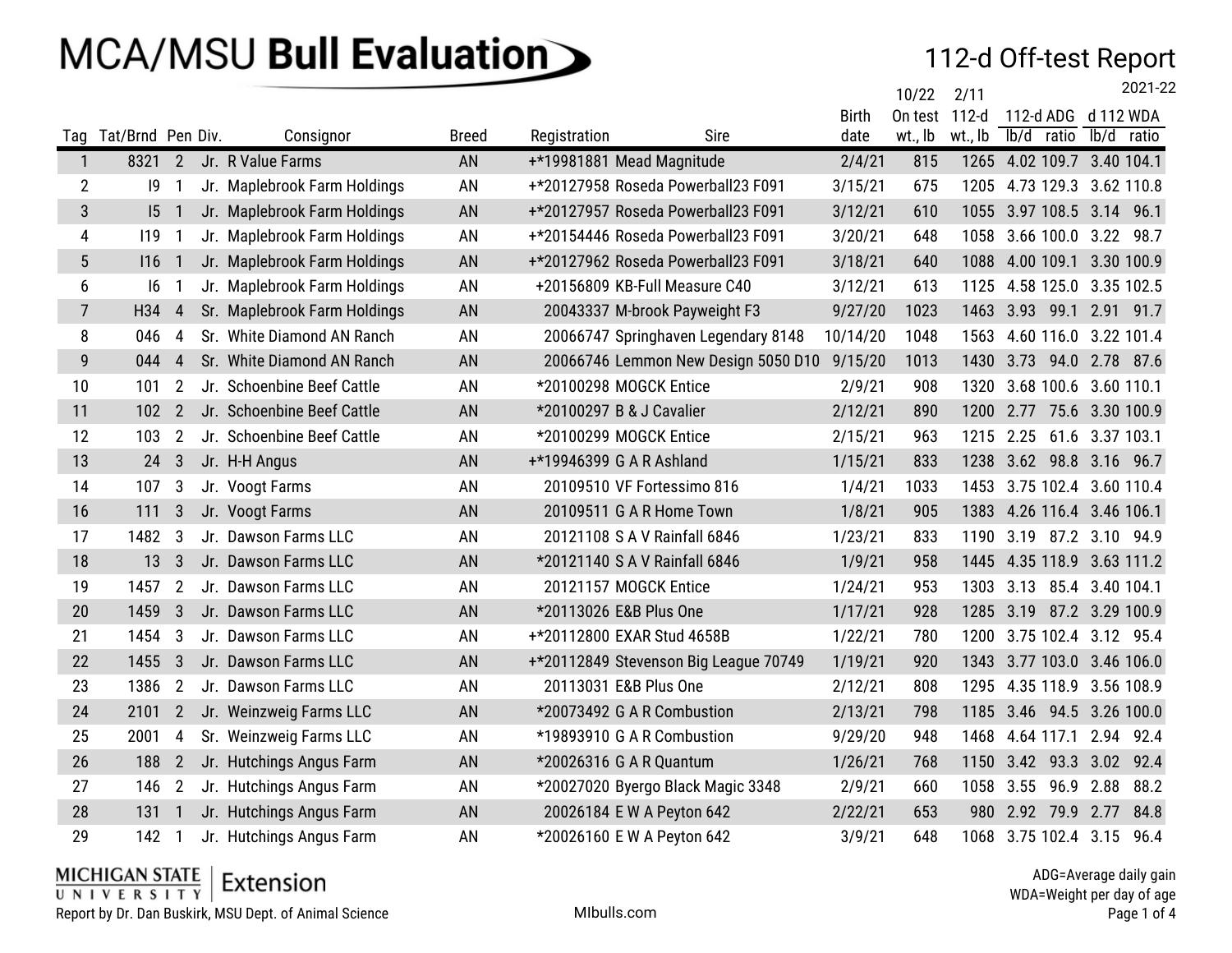### 112-d Off-test Report

|     |                   |                |                               |                   |              |                                      |              | 10/22   | 2/11    |                     | 2021-22                    |
|-----|-------------------|----------------|-------------------------------|-------------------|--------------|--------------------------------------|--------------|---------|---------|---------------------|----------------------------|
|     |                   |                |                               |                   |              |                                      | <b>Birth</b> | On test | $112-d$ |                     | 112-d ADG d 112 WDA        |
| Tag | Tat/Brnd Pen Div. |                | Consignor                     | <b>Breed</b>      | Registration | Sire                                 | date         | wt., lb | wt., lb | lb/d ratio          | lb/d ratio                 |
| 30  | 180               | $\overline{2}$ | Jr. Hutchings Angus Farm      | AN                |              | *20026159 E W A Peyton 642           | 2/2/21       | 690     |         |                     | 1130 3.93 107.3 3.02 92.5  |
| 31  | J20               | 4              | Sr. Jerz Angus Farms          | AN                |              | *20031763 KW Safeway 2020            | 9/6/20       | 1133    | 1665    |                     | 4.75 119.9 3.18 100.2      |
| 32  | J30               | 4              | Sr. Jerz Angus Farms          | AN                |              | *20031761 KW Safeway 2020            | 9/9/20       | 1248    |         |                     | 1765 4.62 116.5 3.39 106.9 |
| 33  | J10               | 4              | Sr. Jerz Angus Farms          | AN                |              | *20031488 JR Fast Forward            | 9/3/20       | 1098    | 1603    |                     | 4.51 113.7 3.05 95.9       |
| 34  | 2050              | 4              | Sr. Longcore Cattle           | AN                |              | *20100710 SydGen Enhance             | 9/7/20       | 1408    | 1893    |                     | 4.33 109.2 3.63 114.1      |
| 35  | 006               | 4              | Sr. CFC Angus                 | AN                |              | 20144614 Coleman Charlo 0256         | 9/4/20       | 995     |         | 1358 3.24 81.6 2.59 | 81.4                       |
| 36  | 007               | 4              | Sr. CFC Angus                 | AN                |              | 20144613 K C F Bennett Absolute      | 9/7/20       | 995     |         |                     | 1540 4.87 122.7 2.95 92.9  |
| 37  | 125               | $\overline{2}$ | Jr. Michigan State University | AN                |              | *20112877 Deer Valley Unique 5635    | 2/2/21       | 853     |         |                     | 1295 3.95 107.9 3.46 106.0 |
| 38  | 106               | 3              | Jr. Michigan State University | AN                |              | *20112841 Deer Valley Unique 5635    | 1/25/21      | 755     |         |                     | 1210 4.06 111.0 3.17 97.0  |
| 39  | 104               | 2              | Jr. Michigan State University | AN                |              | *20112867 MCR Horizon 081            | 1/24/21      | 845     | 1200    | 3.17                | 86.6 3.13<br>95.9          |
| 40  | 112 2             |                | Jr. Michigan State University | AN                |              | *20113038 G A R Home Town            | 1/28/21      | 768     | 1148    |                     | 3.39 92.7 3.03 92.7        |
| 41  | 129               | $\overline{2}$ | Jr. Michigan State University | AN                |              | *20139603 EvAF Extra Cash 705        | 2/5/21       | 773     | 1145    | 3.33                | 90.8 3.09<br>94.5          |
| 42  | 101               | 3              | Jr. Michigan State University | AN                |              | *20113015 Tehama Tahoe B767          | 1/22/21      | 825     |         |                     | 1215 3.48 95.1 3.16 96.6   |
| 43  | 116               | $\overline{2}$ | Jr. Michigan State University | AN                |              | *20112875 Deer Valley Unique 5635    | 1/30/21      | 885     | 1248    | 3.24                | 88.4 3.31 101.3            |
| 44  | 119               | $\overline{2}$ | Jr. Michigan State University | AN                |              | *20112879 Deer Valley Unique 5635    | 2/1/21       | 785     | 1265    |                     | 4.29 117.1 3.37 103.3      |
| 45  | H70               | 4              | Sr. KB Angus                  | AN                |              | *20048010 G A R Home Town            | 12/12/20     | 1098    | 1483    |                     | 3.44 86.7 3.48 109.6       |
| 46  | H60               | 4              | Sr. KB Angus                  | AN                |              | +*19881224 KB-Full Measure C40       | 10/13/20     | 1238    |         |                     | 1725 4.35 109.8 3.55 111.7 |
| 47  | H71               | 4              | Sr. KB Angus                  | AN                |              | *20057667 Baldridge Alternative E125 | 12/14/20     | 1053    |         |                     | 1515 4.13 104.1 3.57 112.5 |
| 48  | H65               | 4              | Sr. KB Angus                  | AN                |              | *20048006 KB-Full Measure C40        | 12/5/20      | 1135    | 1548    |                     | 3.68 92.9 3.57 112.5       |
| 49  | J29               | $\overline{2}$ | Jr. KB Angus                  | AN                |              | *20054466 KB-Full Tilt G07           | 2/3/21       | 878     |         |                     | 1335 4.08 111.6 3.58 109.6 |
| 51  | 11405             | $\mathbf{1}$   | Jr. Dow Livestock Acres       | AN                |              | *20146607 Deer Valley Growth Fund    | 3/15/21      | 685     |         |                     | 1160 4.24 115.8 3.48 106.7 |
| 52  | 5037              | 4              | Sr. Dow Livestock Acres       | AN                |              | +*20146602 SydGen Enhance            | 12/1/20      | 850     |         |                     | 1243 3.50 88.4 2.84 89.5   |
| 53  | 17003             | $\overline{1}$ | Jr. Dow Livestock Acres       | AN                |              | 20146604 Deer Valley Growth Fund     | 2/25/21      | 615     | 1120    | 4.51 123.2 3.19     | 97.7                       |
| 54  | 16086             | -1             | Jr. Dow Livestock Acres       | AN                |              | 20146608 G A R Quantum               | 3/21/21      | 581     | 973     | 3.50 95.5 2.97      | 91.1                       |
| 55  | 17067             | $\overline{1}$ | Jr. Dow Livestock Acres       | AN                |              | 20146605 Deer Valley Growth Fund     | 3/3/21       | 725     | 1175    |                     | 4.02 109.7 3.41 104.3      |
| 56  | 114               | - 1            | Jr. CK Farm LLC               | AN                |              | *20131815 DF Rampage F368            | 3/22/21      | 673     | 1025    |                     | 3.15 86.0 3.14 96.3        |
| 57  | 108               |                | Jr. Eastview Angus Farm LLC   | AN                |              | *20134841 Ellingson Chaps 4095       | 3/16/21      | 658     | 1095    |                     | 3.91 106.7 3.30 101.0      |
| 60  | PSFJ5             | -3             | Jr. Plank Simmental Farm      | 1/2SM 3/8CS 1/8AN |              | 3932931 KOCH BIG TIMBER 685D         | 1/1/21       | 910     | 1300    | 3.48<br>95.1        | 3.20<br>98.0               |

#### $MICHIGAN STATEUNIVE R SETY$  Extension

Report by Dr. Dan Buskirk, MSU Dept. of Animal Science MIDU MIDUIS.com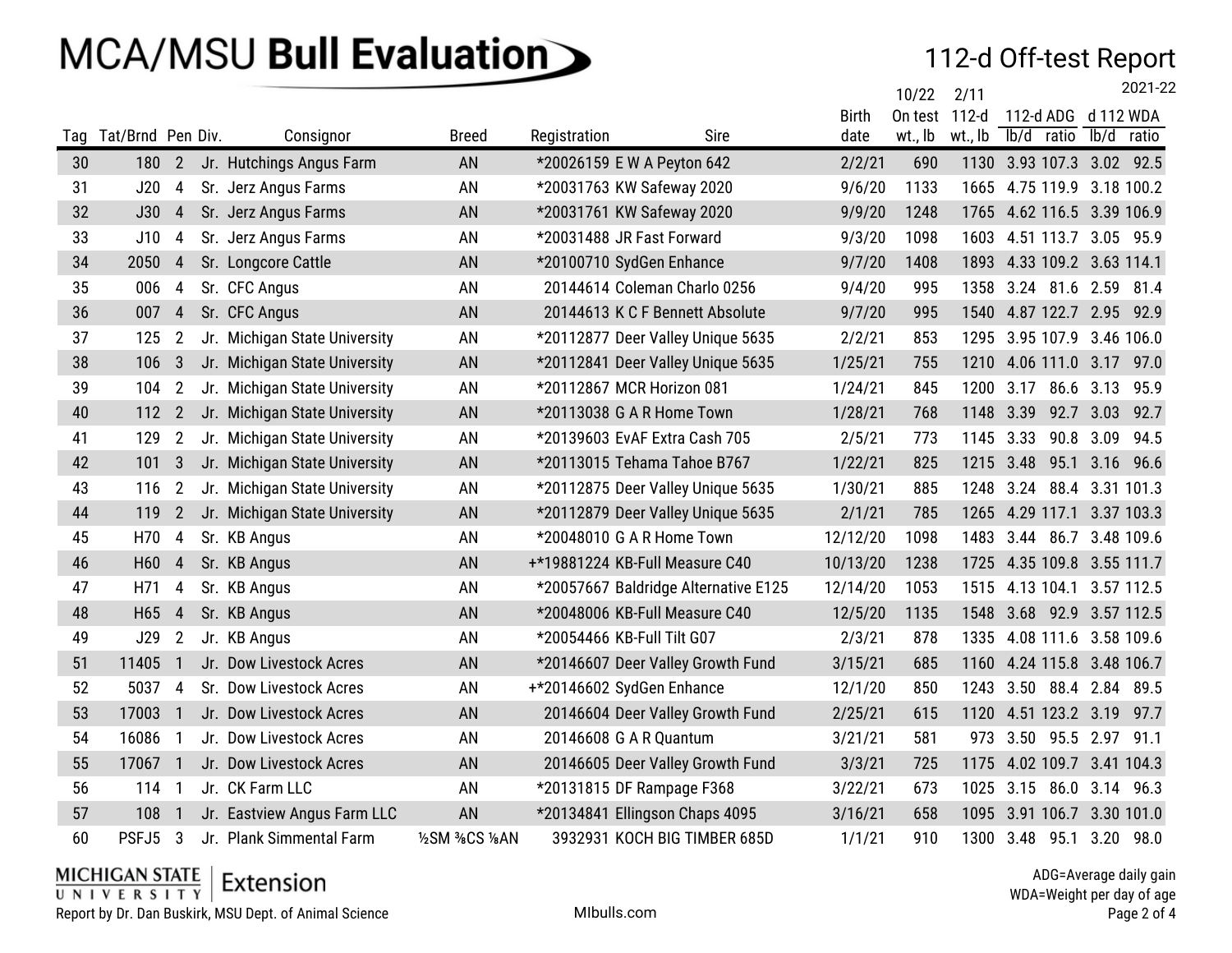### 112-d Off-test Report

|     |                   |                |                             |                |                 |                                  |              | 10/22   | 2/11    |            |                            |            | 2021-22 |
|-----|-------------------|----------------|-----------------------------|----------------|-----------------|----------------------------------|--------------|---------|---------|------------|----------------------------|------------|---------|
|     |                   |                |                             |                |                 |                                  | <b>Birth</b> | On test | 112-d   |            | 112-d ADG d 112 WDA        |            |         |
| Tag | Tat/Brnd Pen Div. |                | Consignor                   | <b>Breed</b>   | Registration    | Sire                             | date         | wt., lb | wt., lb | lb/d ratio |                            | lb/d ratio |         |
| 61  | $J3$ 3            |                | Jr. Plank Simmental Farm    | <b>AR</b>      |                 | 4473367 BIEBER CL ATOMIC C218    | 1/2/21       | 1078    |         |            | 1588 4.55 124.4 3.92 120.0 |            |         |
| 62  | 19J               | $\overline{1}$ | Jr. Walnut Springs Farms    | %AR46.5%SM3.5% |                 | 4471079 C-BAR ONE WAY 37E        | 3/4/21       | 840     |         |            | 1215 3.35 91.5 3.53 108.2  |            |         |
| 63  | 20J               | $\overline{1}$ | Jr. Walnut Springs Farms    | %AR46.5%SM3.5% |                 | 4471077 C-BAR ONE WAY 37E        | 3/8/21       | 833     |         |            | 1185 3.15 86.0 3.49 106.7  |            |         |
| 64  | 10J               | $\overline{2}$ | Jr. Walnut Springs Farms    | %AR46.5%SM3.5% |                 | 4471045 BIEBER BRAVE E573        | 2/8/21       | 1073    |         |            | 1518 3.97 108.5 4.12 126.3 |            |         |
| 65  | 7J                | $\overline{2}$ | Jr. Walnut Springs Farms    | 1/2GV 1/2AN    |                 | 1520422 CTR JACKPOT 8660F ET     | 1/29/21      | 783     | 1128    | 3.08       | 84.1 2.98 91.3             |            |         |
| 66  | 185               | 1              | Jr. Kreh Farms              | HP             |                 | P44276709  AMERICAN HEREFORD 16A | 3/2/21       | 683     | 930     | 2.21       | 60.4 2.69                  |            | 82.3    |
| 67  | 104J              | -1             | Jr. Shawk Brothers LLC      | <b>CH</b>      |                 | M957788 CCC WC RESOURCE 417 P    | 3/15/21      | 643     | 860     | 1.94       | 53.0 2.58                  |            | 79.1    |
| 68  | 105J 1            |                | Jr. Shawk Brothers LLC      | <b>CH</b>      |                 | M957789 CCC WC RESOURCE 417 P    | 3/25/21      | 574     |         |            | 900 2.91 79.5 2.79 85.3    |            |         |
| 69  | 103J 1            |                | Jr. Shawk Brothers LLC      | <b>CH</b>      |                 | M957786 CCC WC RESOURCE 417 P    | 3/14/21      | 783     | 1148    | 3.26       | 89.0 3.44 105.2            |            |         |
| 70  | J102              | $\overline{1}$ | Jr. Eastview Angus Farm LLC | 1/2SM 1/2AN    |                 | 3937497 WS PROCLAMATION E202     | 3/1/21       | 730     | 1183    |            | 4.04 110.4 3.41 104.4      |            |         |
| 71  | J104              | $\mathbf{1}$   | Jr. CK Farm LLC             | 1/2SM 1/2AN    |                 | 3937498 WS PROCLAMATION E202     | 3/7/21       | 695     | 1083    |            | 3.46 94.5 3.17 97.2        |            |         |
| 72  | H <sub>208</sub>  | 4              | Sr. Rural Route 5 Farm      | 1/2SM 1/2AN    |                 | 3924454 TJ FRANCHISE 451D        | 9/24/20      | 1100    | 1565    |            | 4.15 104.7 3.10            |            | 97.6    |
| 73  | H222 4            |                | Sr. Rural Route 5 Farm      | 3/4SM 1/4AN    | 3924452 RR5-G93 |                                  | 11/27/20     | 873     |         |            | 1243 3.30 83.3 2.82 88.7   |            |         |
| 74  | J239              | 3              | Jr. Rural Route 5 Farm      | <b>SM</b>      |                 | 3924458 IR IMPERIAL D948         | 1/21/21      | 930     | 1415    |            | 4.33 118.3 3.67 112.3      |            |         |
| 75  | J234              | $\mathbf{3}$   | Jr. Rural Route 5 Farm      | 3/4SM 1/4AN    |                 | 3924457 WS PROCLAMATION E202     | 1/15/21      | 775     | 1148    |            | 3.33 90.8 2.93 89.6        |            |         |
| 76  | J249              | -1             | Jr. Rural Route 5 Farm      | 3/4SM 1/4AN    |                 | 3924461 OMF EPIC E27             | 2/15/21      | 660     | 1103    |            | 3.95 107.9 3.05 93.5       |            |         |
| 77  | J269              | $\mathbf{1}$   | Jr. Rural Route 5 Farm      | %SM %AN        |                 | 3924462 TJ FROSTY 318E           | 3/28/21      | 635     | 1068    |            | 3.86 105.5 3.34 102.2      |            |         |
| 78  | J240              | 3              | Jr. Rural Route 5 Farm      | 3/4SM 1/4AN    | 3924459 RR5-G93 |                                  | 1/22/21      | 740     |         |            | 1213 4.22 115.2 3.15 96.4  |            |         |
| 79  | H <sub>214</sub>  | $\overline{4}$ | Sr. Rural Route 5 Farm      | 3/4SM 1/4AN    |                 | 3924455 WS PROCLAMATION E202     | 11/12/20     | 930     | 1305    |            | 3.35 84.4 2.86 90.1        |            |         |
| 80  | H213              | 4              | Sr. Rural Route 5 Farm      | 3/4SM 1/4AN    |                 | 3924453 WS PROCLAMATION E202     | 11/11/20     | 1023    |         |            | 1485 4.13 104.1 3.25 102.3 |            |         |
| 81  | 2106J             | $\mathbf{3}$   | Jr. Longcore Cattle         | 34SM 14CS      |                 | 3910290 WS PROCLAMATION E202     | 1/22/21      | 818     | 1220    |            | 3.59 98.2 3.17 97.0        |            |         |
| 82  | 2058H             | 4              | Sr. Longcore Cattle         | 3/4SM 1/4AN    |                 | 3910289 WS PROCLAMATION E202     | 12/17/20     | 1008    |         | 1318 2.77  | 69.8 3.13                  |            | 98.5    |
| 83  | 2051H             | $\overline{4}$ | Sr. Longcore Cattle         | 3/4SM 1/4AN    |                 | 3910288 WS PROCLAMATION E202     | 10/10/20     | 1180    | 1518    |            | 3.01 76.0 3.10             |            | 97.7    |
| 84  | CC13J             | $\mathbf{1}$   | Jr. Double 'C' Simmentals   | <b>SM</b>      |                 | 3920170 KBHR HIGH ROAD E283      | 3/31/21      | 581     | 965     |            | 3.43 93.6 3.04             |            | 93.2    |
| 85  | CC <sub>3</sub> J | $\overline{2}$ | Jr. Double 'C' Simmentals   | <b>SM</b>      |                 | 3920169 WS PROCLAMATION E202     | 2/3/21       | 720     | 1143    |            | 3.77 103.0 3.06            |            | 93.8    |
| 86  | CC4J              | $\overline{2}$ | Jr. Double 'C' Simmentals   | <b>SM</b>      |                 | 3920158 CC BAXTER BLACK          | 2/3/21       | 738     |         |            | 1040 2.70 73.8 2.79 85.4   |            |         |
| 87  | PSFJ13            | $\overline{3}$ | Jr. Plank Simmental Farm    | 3/4SM 1/4AN    |                 | 3932919 WS PROCLAMATION E202     | 1/10/21      | 908     | 1313    |            | 3.62 98.8 3.31 101.2       |            |         |
| 88  | PSFJ10 3          |                | Jr. Plank Simmental Farm    | <b>SM</b>      |                 | 3933130 KOCH BIG TIMBER 685D     | 1/5/21       | 845     | 1193    |            | 3.10 84.7 2.97 90.8        |            |         |

#### $MICHIGAN STATEUNIVE R SETY$  Extension

Report by Dr. Dan Buskirk, MSU Dept. of Animal Science MIDU MIDUIS.com